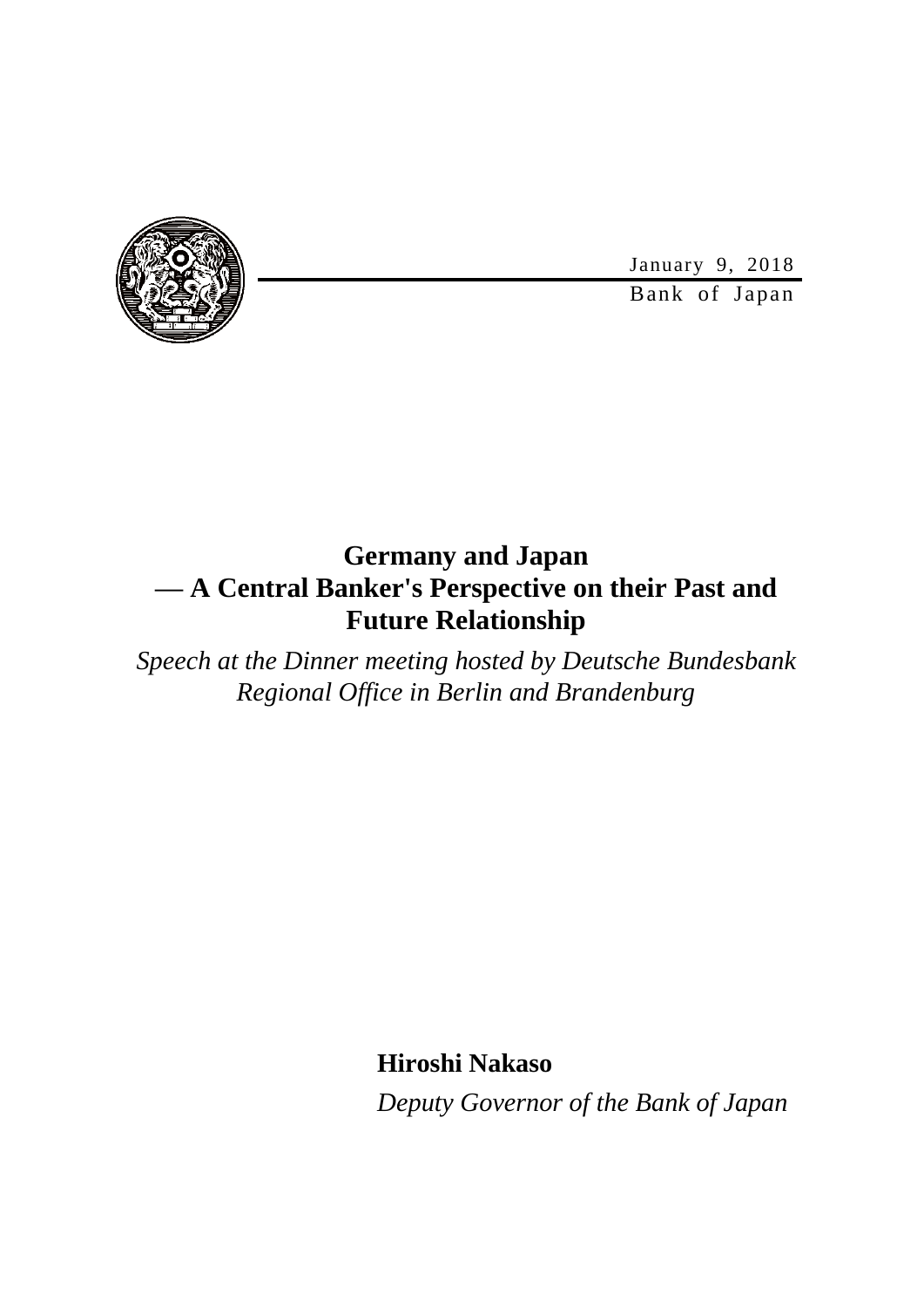#### **Introduction**

*Vielen Dank für Ihre sehr freundlichen Worte. Es ist mir eine große Freude und Ehre, hier heute im schönen Berlin und Brandenburg vor Ihnen sprechen zu dürfen! Ich würde mir wünschen, meine Ansprache weiter auf Deutsch halten zu können. Um Ihnen aber meine Gedanken besser vermitteln zu können, werde ich nun auf Englisch fortfahren.* (Thank you very much for your kind words. It is my pleasure and honor to speak to you here today in the beautiful city of Berlin and Brandenburg. I wish I could go on with the speech in German. But in order to better convey my thoughts to you, I will now continue in English.)

#### **I. Relationship between Germany and Japan**

Germany and Japan have a longstanding diplomatic relationship of more than 150 years. I think the phrase that best describes this is *Ferne Gefährten* (distant companions). This is because we have many things in common, although our countries are geographically distant. The diligence of our populations has overcome limitations of natural resources, transforming our two countries into economic powers. Today, the labels ''made in Germany'' and ''made in Japan'' are a guarantee of quality and excellence. And as mature economies, we face similar challenges in the future, with societal aging being one example.

The central banks of Germany and Japan also developed a friendship over the years. The Bank of Japan established an office in Frankfurt am Main in 1956. The Bundesbank opened its Tokyo office in 1987, as the only overseas office besides New York. In 2012, the role of the Tokyo office was expanded to include foreign exchange reserve management. The history of our bilateral relationship traces back to the time of the Reichsbank and the Bank deutscher Länder. In this context, let me tell you an extraordinary story involving a former governor of the Bank of Japan.

#### **II. Mr. Mayekawa's Extraordinary Experience**

In the very early part of my career at the Bank of Japan, I worked for Mr. Haruo Mayekawa. He was a legendary central banker who served as the 24th Governor of the Bank of Japan, from 1979-84. He passed away in 1989 but is still remembered as the man who brought the Bank of Japan back into the international central banking community during the post-war era. His long international experience, which dated back to the prewar period, won the trust of his fellow central bankers. In October 1988, I had a chance to dine with Mr. Mayekawa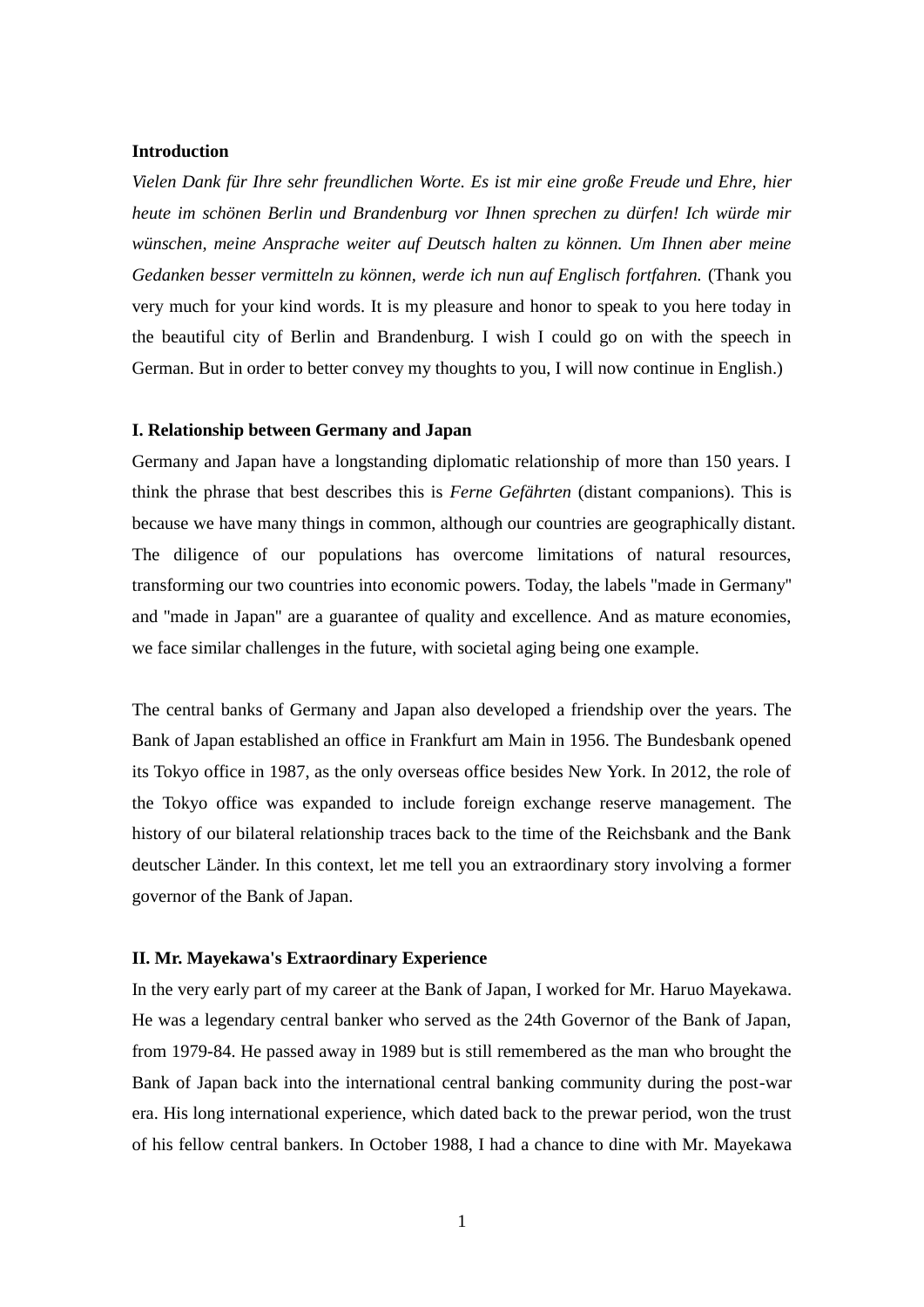and his wife at a traditional German restaurant in Berlin. He was invited as a special guest to the International Monetary Fund (IMF) Annual Meeting held here in Berlin that year. Over a good wine, he became a little more eloquent than usual and started to tell us the following story.

Berlin was a special place, he began. The Bank of Japan, after its foundation in 1882, had established several overseas offices. In 1941, Mr. Mayekawa was assigned to the Bank of Japan's Rome Office. World War II had broken out. After the surrender of Italy, he moved to the Bank of Japan's Berlin Office, where he stayed until the final days of the war in Europe. He described to us what life was like in the bunkers of Berlin in those days. Then, after the fall of Berlin, he fled via the Siberian Railway to Manchuria, a part of China under Japanese control at the time. From there he took a ship back to Japan. Had he decided to remain in Manchuria, he might have been caught up in the military offensive by the Soviet Union following its declaration of war on Japan in August 1945. When Mr. Mayekawa finally returned home and stood in his doorway, Mrs. Mayekawa told us, she was so surprised that she first looked to see whether he had feet -- because in Japan it is thought that ghosts do not have feet. She had assumed he was no longer alive, because he had been reported missing. Mr. Mayekawa is probably the only governor in the history of central banking who experienced three unconditional surrenders in wartime; in Italy, Germany, and then in Japan. At the restaurant, looking at the colorful and prosperous lights of the Kurfürstendamm, he concluded his story by telling us how much he cherished peace and how much he thought sound economic development mattered.

Let me add that for me, too, personally, Germany is a very familiar place. As a young boy in the late 1960s, I was brought up in beautiful Hansestadt Hamburg. It was during this period that my father took me to West Berlin for the first time. My second visit was in 1988, when, as I mentioned, the IMF held an annual meeting in West Berlin and I attended the Japanese delegation. So, this is my third visit. But this visit is very special as it is my first one to the capital city of the united Germany.

### **III. Origins of Japan's Economic Ordeal**

The two central banks, the Bundesbank and the Bank of Japan, have had the reputation as tough inflation fighters. However, the policy priority started to diverge in the 1990s. Our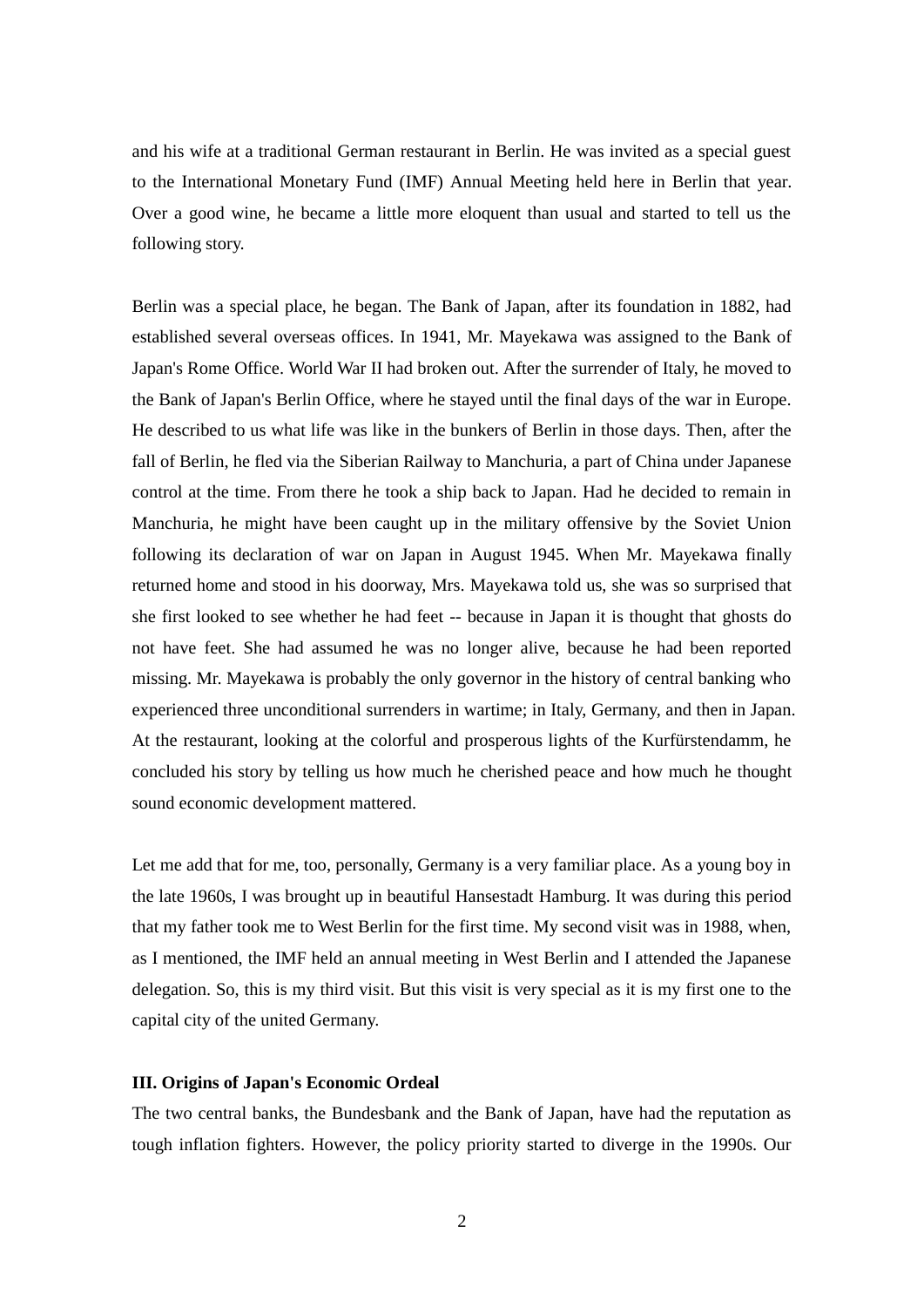mission became focused on ending deflation and bringing Japan's economy back on track to sustained growth. This is the topic that I now want to talk about. Let me begin with the background to the difficulties that Japan has faced.

I think the root cause of Japan's economic ordeal is the bursting of asset bubbles in the early 1990s. Slide 1 looks at the magnitude of the bursting of asset bubbles. As you see in the left panel, the cumulative capital gains during the bubble years in Japan amounted to more than 450 percent of nominal GDP. The bursting of the bubble resulted in a brutally large swing in the opposite direction, with the cumulative capital losses equivalent to almost minus 230 percent of nominal GDP. In the United States, which was the epicenter of the Global Financial Crisis, the corresponding numbers were 300 percent and minus 100 percent, respectively. In both cases, the economic impacts were destructive.

In Japan's case, the toll was almost exclusively on the banking sector, which often had been compared to the Invincible Armada during the bubble era. Slide 2 shows the cumulative credit losses experienced by Japanese banks. This figure climbed constantly until it reached almost 100 trillion yen, which corresponds to about 20 percent of Japan's nominal GDP. During the decade of Japan's financial crisis, more than 180 financial institutions, including internationally active ones, went under. The banking sector was broken. This meant the loss of the credit intermediary function, which was badly needed at the time to support economic recovery.

When Japan's economy overcame the aftermath of the homegrown financial crisis of the 1990s, it was struck by another major shock, triggered by the U.S. subprime loans problem and accentuated by the collapse of Lehman Brothers: the Global Financial Crisis. The left panel in Slide 3 shows that the parallel shift of GDP to the downside took place in Japan. This also was the case for other major economies, including the U.S. economy. Although the GDP recovered to pre-crisis levels, for reasons we do not precisely know, it has not returned to the original trends in the Japanese economy and many other advanced economies. On the contrary, the German economy, which you see in the right panel, was exceptional in that it reverted to the original trend rather quickly with higher growth rates. The difference may be an interesting topic to be further explored.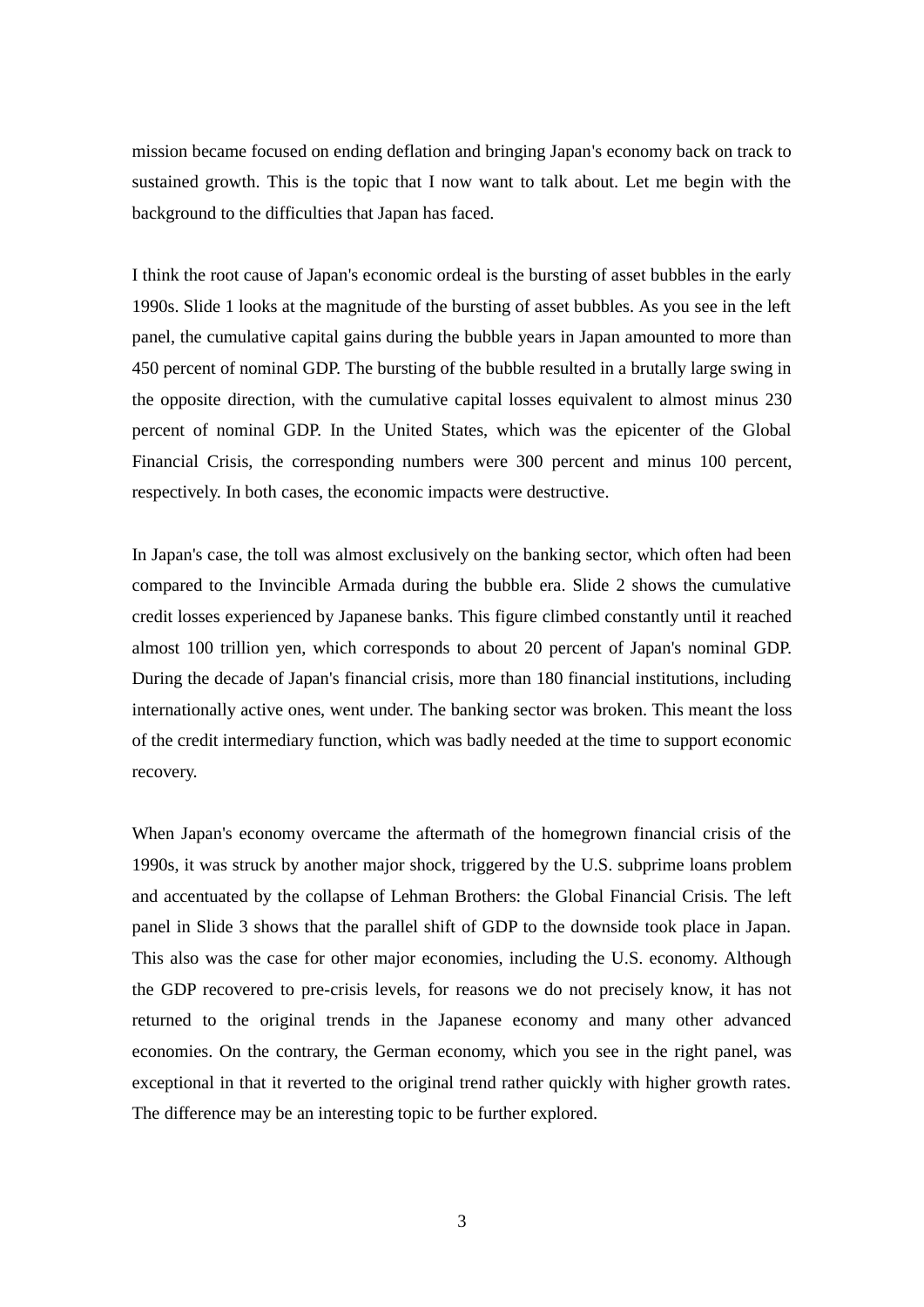Therefore, the financial crisis was the root cause for Japan's ordeal. But the country's problem was compounded by other factors; namely, deflation and demography. Slide 4 shows Japan's potential growth rate with a solid red line and its determinants in bars of different colors. The protracted period of deflation that lasted for almost 15 years after the homegrown financial crisis in the 1990s prevented firms from investing in capital, and capital input remained sluggish because the corporate strategy under deflation was to sit on cash. Meanwhile, labor input has negatively contributed since the 1990s as a result of the shift in demographics. This has much to do with Japan's aging society, where the birth rates remained low and the baby boomers reached their retirement age.

As the solid red line in the graph shows, the potential growth rate in Japan has been on a declining trend, coming down from around 4 percent in the late 1980s to almost 0 percent before bouncing back to 0.8 percent recently. What this chart implies is that, in order to elevate Japan's potential growth rate, we need to raise all three determinants: total factor productivity (TFP), labor input, and capital input. Another way of expressing this is that we need to raise labor productivity and labor input in order to elevate Japan's potential growth rate.

Slide 5 provides a decomposition of Japan's GDP growth rates into labor productivity growth and rate of change in the number of employed persons. It is quite obvious from the chart that the decline in labor force forecast for the next decades must be more than offset by improvement in labor productivity if the Japanese economy is to maintain positive growth. What this chart suggests is that, for a country like Japan, or any country with a shrinking population, improving labor productivity is the number one policy priority.

An interesting question in this regard is how Japan's situation compares with Germany, the economy of which is known to face similar demographic challenges sooner or later. Slide 6 compares the economic performances of Japan and Germany over the last decade, from 2006 through 2016, and the contributing factors. The average annual economic growth rate in Germany was 1.5 percent, which was more than twice as high as Japan's growth rate of 0.6 percent during the same period. The improvement in labor productivity was more or less equivalent in both economies. The major difference appears to be in terms of labor input. While labor input declined in Japan, it has shown positive growth in Germany.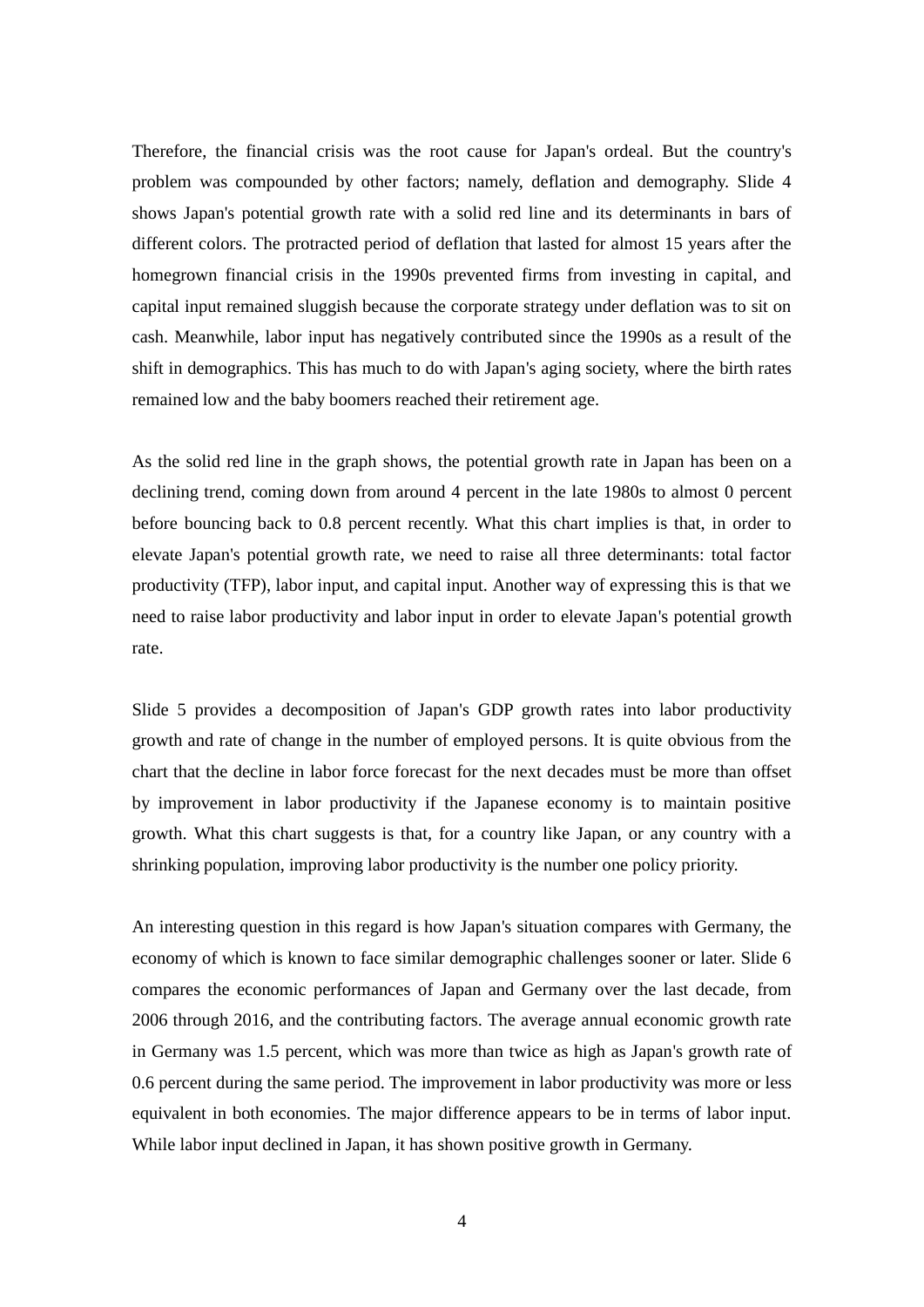Slide 7 shows why this is the case. While the hours worked by an employed person declined in both economies, falls in the unemployment rate and increases in the labor force participation rate have been more pronounced in Germany than in Japan as far as this period is concerned. But challenges lie ahead for both economies. The right panel in Slide 8 shows that Japan has already turned into what is called a "population onus society," in which the working age population declined at a faster pace than the total population. As the left panel suggests, this is forecast to be followed by Germany, albeit in a less conspicuous manner, in the coming decades.

The decline in the working age population may be partially offset by an increase in the number of foreign workers. This seems to typically have been the case with Germany, which you see in the panel of Slide 9. Even for Japan, the number of foreign workers has climbed in recent years by more than one million against the backdrop of an acute labor shortage.

Even if a decline in the working age population is inevitable, the negative impact on labor input can be mitigated by raising labor participation rates. In this regard, Japan has made tangible achievements in recent years. Slide 10 offers an international comparison of labor force participation rates. The lower left panel shows Japan's labor participation rate for women by age group over the past two decades. You see that more women in the age group of 25-34 years (typically young working mothers) work today than ever before, offsetting the overall decline in the working age population. The labor participation rate for this age group has climbed to 77 percent in 2016, and as a result, the notorious M-shaped curve largely has been corrected. An international comparison shown in the lower right panel reveals that Japan's participation rates for women in 2016 are generally higher than in the United States, although not as high as in Germany or Sweden.

Thus, of the two supply-side determinants of economic growth, labor input can be upheld by raising labor participation rates. What about the other determinant, labor productivity? Slide 11 provides us with some insight. The left panel compares the level of labor productivity in the G7 countries. If you place the U.S. productivity level as the benchmark at 100, Japan's productivity level is around 70 percent of the U.S. level. The German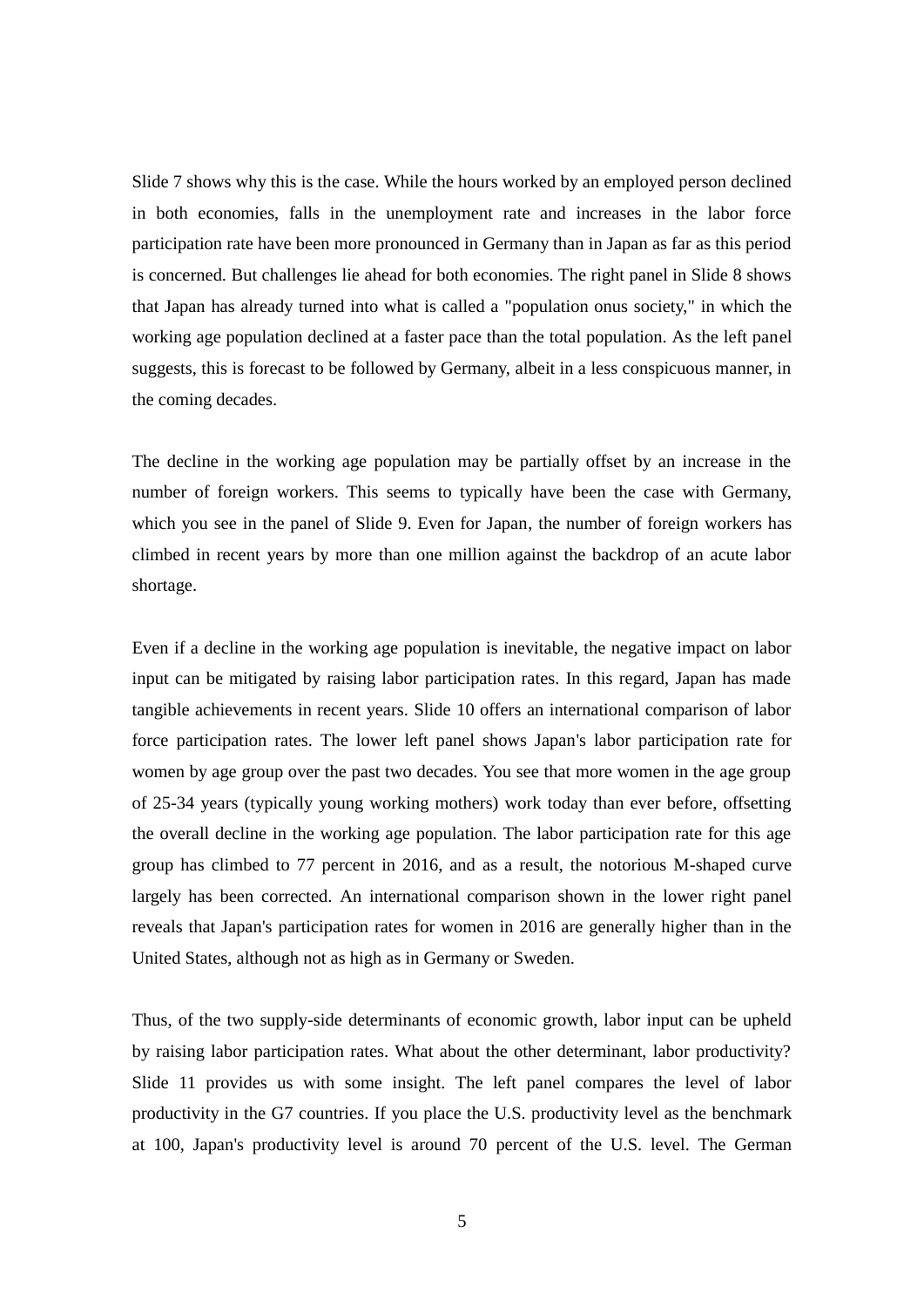productivity level stands highest in the G7 economies. Thus, for Japan to catch up to the U.S. productivity level, it has to close a gap that amounts to 30 percent. As a matter of fact, the right panel shows that Japan achieved one of the highest productivity growth rates among the G7 countries between 2000 and 2015. This suggests that there does remain room to catch up, and it is actually catching up. We know that our manufacturing companies are competitive on a global standard. So, it is mainly the services industries that need to accelerate their catch-up process, possibly through a wider use of information and communication technologies.

#### **IV. Bank of Japan's Monetary Policy**

Now let me talk about the monetary policy. The Bank of Japan did not just sit by and watch Japan's economic difficulties. In fact, as the nation's central bank, we went through an all-out struggle. Slide 12 shows that the problem with Japan was that the policy rate had reached 0 percent in the early 2000s long before other central banks in the major economies faced the same problem. This meant that there was no room for the Bank of Japan to reduce the short-term policy rate. Japan was faced with the zero-lower bound ahead of other industrialized economies.

When room for further policy rate cuts was exhausted, we introduced a number of new monetary policy measures that are described today as unconventional monetary policies. The Bank of Japan originated quantitative easing and was the first to employ forward guidance. We have literally been an inventor of various sorts of new forms of monetary policies. The latest version of such new policies is called Yield Curve Control (YCC). Slide 13 shows the outline of the policy. It intends to facilitate the formation and thus the shape of a yield curve that is considered most appropriate for maintaining the momentum toward achieving the price stability target of 2 percent.

Under YCC, the operational target is the interest rate. The novelty is that we have two target rates. The short-term policy interest rate is set at minus 0.1 percent and the target level of the 10-year Japanese government bond (JGB) yields at around 0 percent. We are buying a necessary and sufficient quantity of JGBs to maintain the rate targets. I think the policy has been quite effective. The left panel in Slide 14 shows that Japan's yield curve generally stays lower than those in the United States and Germany. A comparison with the German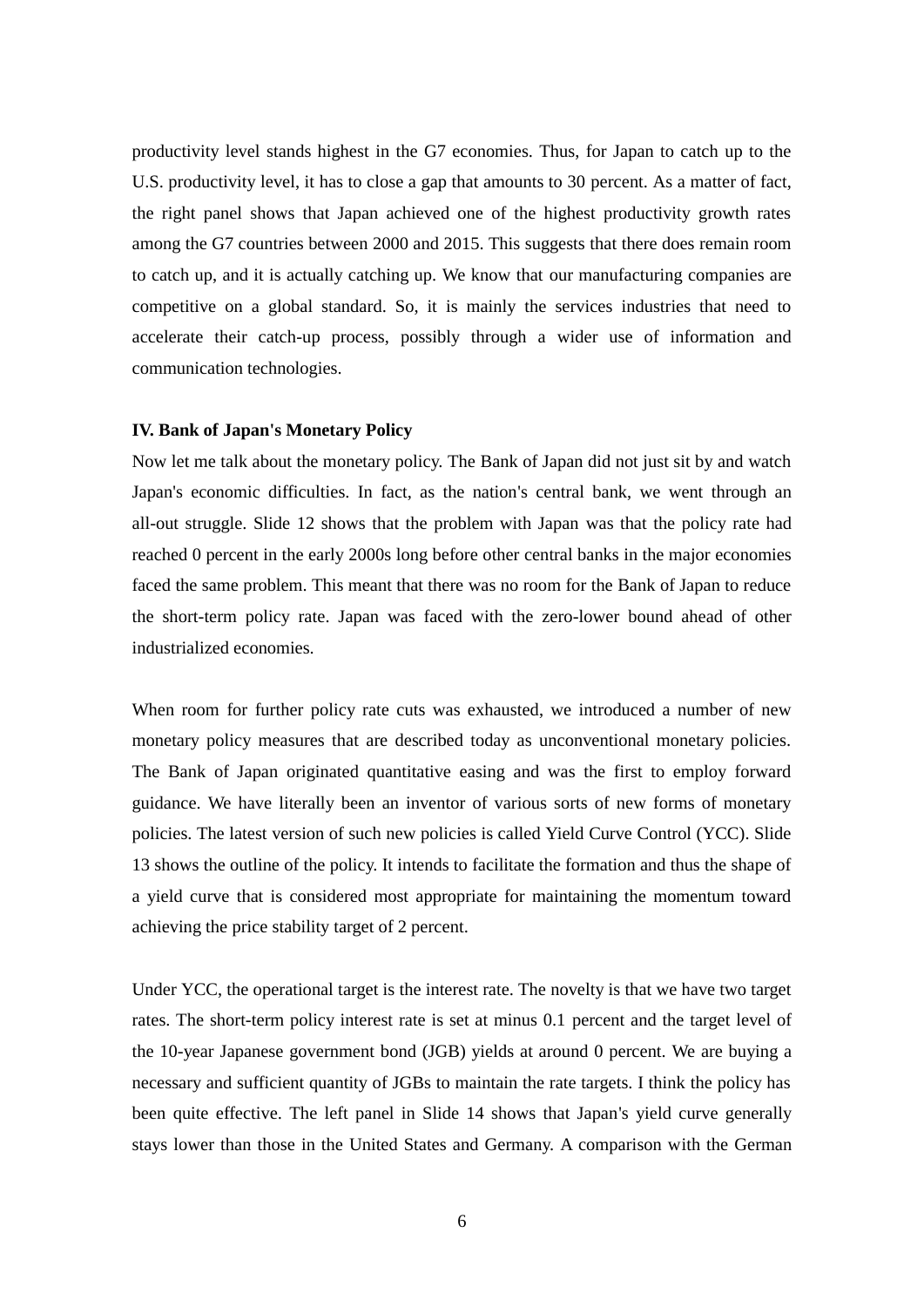yield curve reveals that, while shorter rates are lower in Germany, long-term rates are kept lower in Japan than in Germany. The right panel compares 10-year bond yields in the major economies. While the U.S. Treasury rates moved up after the presidential election in November 2016, dragging the German Bunds rates in the same direction, the JGB yields remained at lower levels under YCC.

I now turn to economic and inflation development in Japan to show that the monetary policy has worked quite effectively. Slide 15 provides the Bank of Japan's latest economic and inflation outlook. As you see in the table, Japan's economy is forecast to grow 1.9 percent in fiscal 2017 and 1.4 percent in fiscal 2018. This is well above Japan's potential growth rate, which is estimated to be around 0.8 percent. Therefore, the output gap is expected to improve further into positive territory. This is supposed to exert upward pressure on prices. However, on the inflation front, consumer price index (CPI) inflation rates remain weak and are only expected to reach 1.8 percent in fiscal 2019, still falling short of the price stability target of 2 percent.

In the meantime, the economy has never been better balanced in the recent past. As we see in the left panel of Slide 16, corporate profits have climbed to record high levels. The labor market is very tight with the unemployment rate, shown in the middle panel, all the way down to 2.7 percent, which implies full employment. Meanwhile, job opening rates, as shown in the right panel, rose to historically high levels. So, the question is why the prices are so weak when the macroeconomic fundamentals are so favorable. As a matter of fact, this may be a common question to be asked of the economies of the United States and the Euro area.

My answer to the question in Japan is that, against the backdrop of acute labor shortage, corporate firms in Japan are trying to absorb wage cost pressures without passing them on to sales prices, through such measures as labor-saving capital expenditure, and streamlining their business processes, by doing away with excessive or unnecessary services. In both cases, labor productivity improves and exerts downward pressure on inflation. As a matter of fact, as you see in the left panel of Slide 17, a macroeconomic perspective tells us that labor productivity is on a steady upward trend recently, while real wages are moving almost sideways. Thus, the gap between them, which we label the real wage gap, has declined, as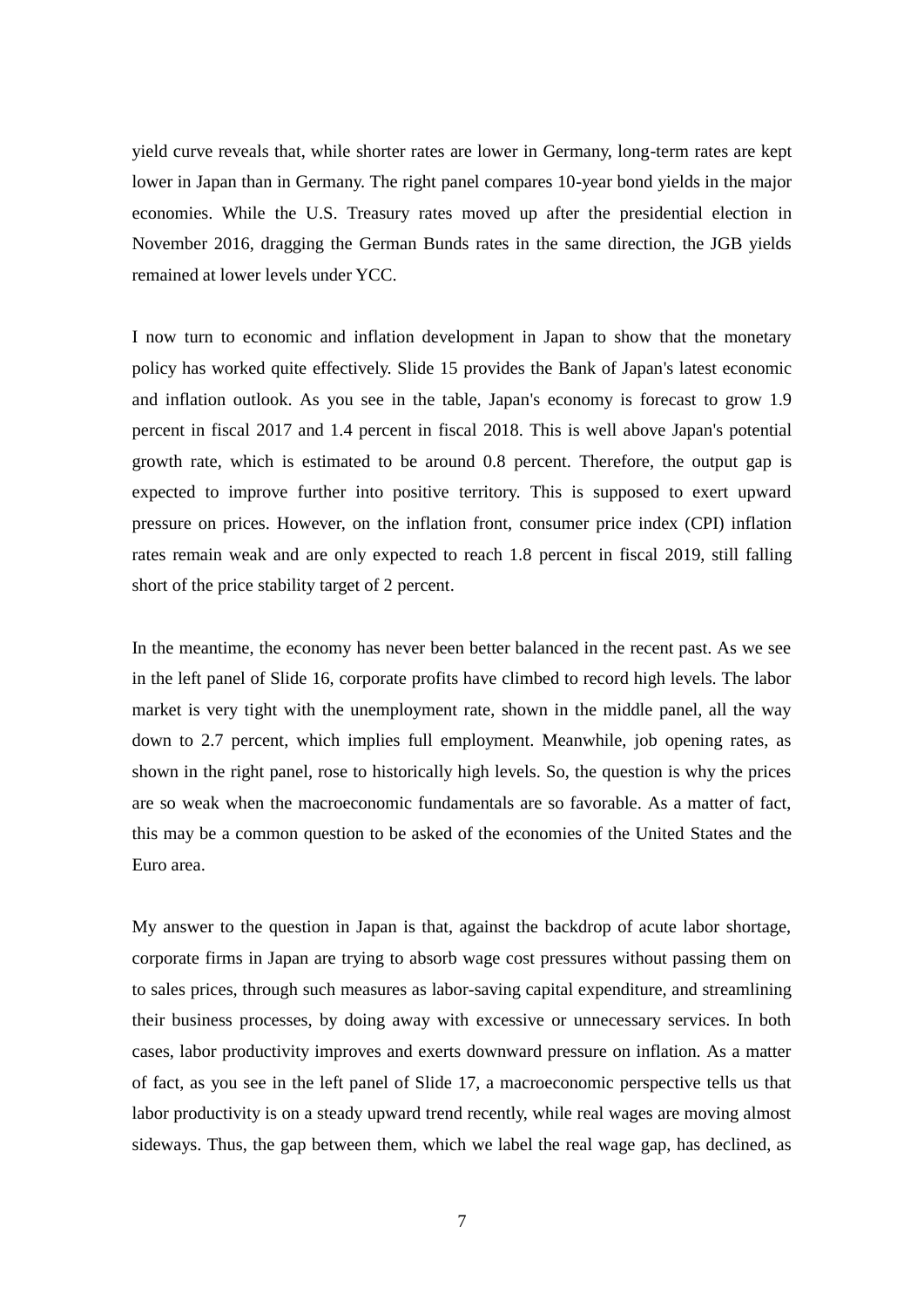you see in the right panel. This means that real wage increases have not caught up with improvements in labor productivity.

In sum, I think weak inflation in Japan has to do with higher productivity, which can be regarded as a supply-side shock. Assuming that wages eventually catch up with labor productivity improvement and the wage gap reverts to zero over time, we can expect inflation rates to pick up accordingly. I think it is a matter of time before we start to witness inflationary pressures gather momentum. To the extent that good things are happening to the economy, I think we do not need to be overly frustrated about the low inflation. We can be patient and continue with the current monetary policy without any further easing.

#### **V. Lessons from the Japanese Experience**

What lessons, if any, does the Japanese experience have for the Euro area, which now faces similar challenges ranging from low inflation to demographics? I wish I could offer you a full answer, but our own mission to overcome deflation and bring the economy back on track toward sustained growth is not fully completed. So, what I'll offer here are three interim suggestions.

First, you definitely need to avoid a financial crisis. We have learned that a financial crisis inflicts lasting damage on the economy. Therefore, it is essential that the soundness of the financial system is maintained through adequate regulation and supervision. It is just as important to have an operational safety net, including a deposit insurance system and resolution framework that prevents a failure of a financial institution from developing into a systemic crisis. In this regard, the completion of the Basel III regulatory reforms that began following the onset of the global financial crisis is a significant achievement.

Second, monetary policy alone cannot achieve the ultimate goal of overcoming deflation and bringing the economy back on track to sustained growth. Monetary policy must be pursued in tandem with the growth strategy, or structural policies more broadly. Monetary easing raises potential GDP through an increase in the capital stock as well as labor input, thus affecting the supply side. Moreover, accommodative monetary conditions should mitigate any frictional costs that might otherwise accompany the necessary structural reforms. What we in Japan and the Euro area have in our hands is a golden opportunity to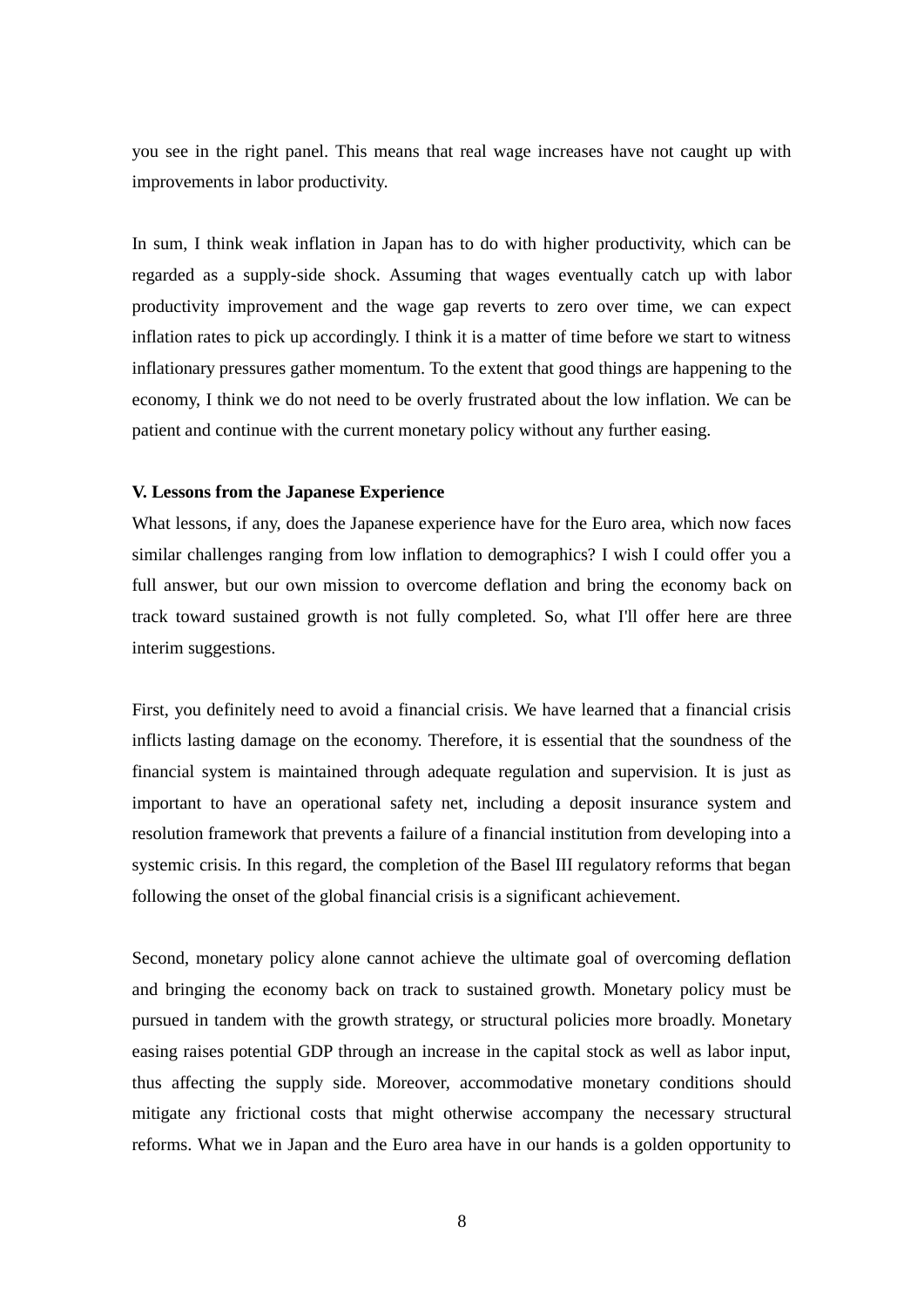upgrade our economies. We should not miss this chance to promote much needed structural reforms.

Third, the central bank needs to maintain its credentials as a deflation fighter as much as an inflation fighter by showing a clear and unequivocal commitment to battle deflation. Should this be lost, our experience suggests that the credentials would be extremely difficult to recover.

I am sure that the policy makers in the Euro area, including the Bundesbank, recognize precisely these points and therefore require no advice from me. The cumulative wisdom we have built up over the years in addressing the challenges should collectively and fully be utilized in guiding our economies in the right direction.

### **Closing Remarks**

One summer day in the late 1960s, when I lived in Hamburg, my father drove me to the border of what was then the Deutsche Demokratische Republik (DDR). At the border in the middle of a meadow, a Bundeswehr border guard approached me and said ''Look boy, also beyond here is Germany—*auch drüben ist Deutschland*.'' What Germany has achieved since then is a truly admirable *Wirtschaftswunder* (economic wonder). I understand it has embarked on the ''Industrie 4.0'' initiative to create yet another *Wirtschaftswunder*.

In the five decades since my boyhood in Germany, the social and economic environments in both countries have changed quite dramatically. Today, an average Japanese person has a life expectancy that is 15 years longer than people did in 1960. An average Japanese worker today works 50 hours less per month compared with 1960. Similarly, in Germany, life expectancy today is 13 years longer and a German worker works 70 hours less compared with 1960. This is a big change for the people in the two countries, whose common virtue used to be diligence in the 1960s. But this is not necessary a bad thing, because people have more time to enjoy life. It also means that we have more time to get to know each other even better.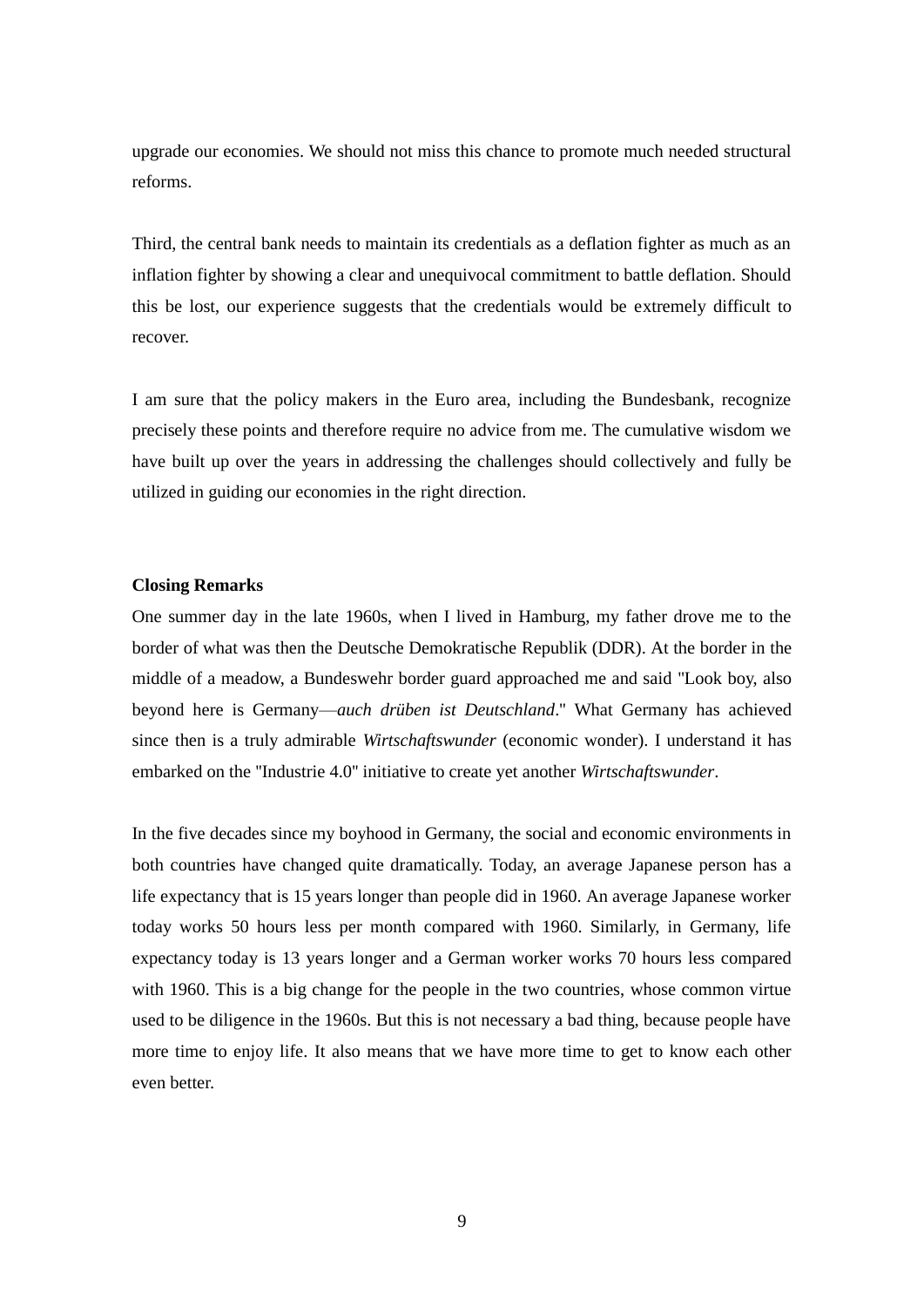I have a father, who is now fully retired and is one of those enjoying longer life. When I visited him over the New Year holiday, he told me he still regularly exchanges updated family history with his *alten Kameraden* (old comrades) fifty years on since his days in Germany. Old friendship never dies. I now know it is the responsibility of our generation to not just inherit the friendship with Germany, but foster it and pass it on to the generations to come.

Thanks to technological innovation, we can learn a lot more easily about each other's history and culture these days. In addition, traveling has become far easier, enabling ''seeing is believing'' for many people. Thus, I believe the relationship between Germany and Japan is entering a new stage beyond the traditional sphere, where economic and cultural interaction has become an everyday affair, making geographical distance less meaningful. I would like to conclude my speech this evening by expressing my sincere hope that our friendship develops from *Ferne Gefährten* (distant companions) to what can be called *Enge Gefährten* (close companions). This concludes my speech this evening.

*Ich danke Ihnen für Ihre Aufmerksamkeit.* (I thank you for your attention.)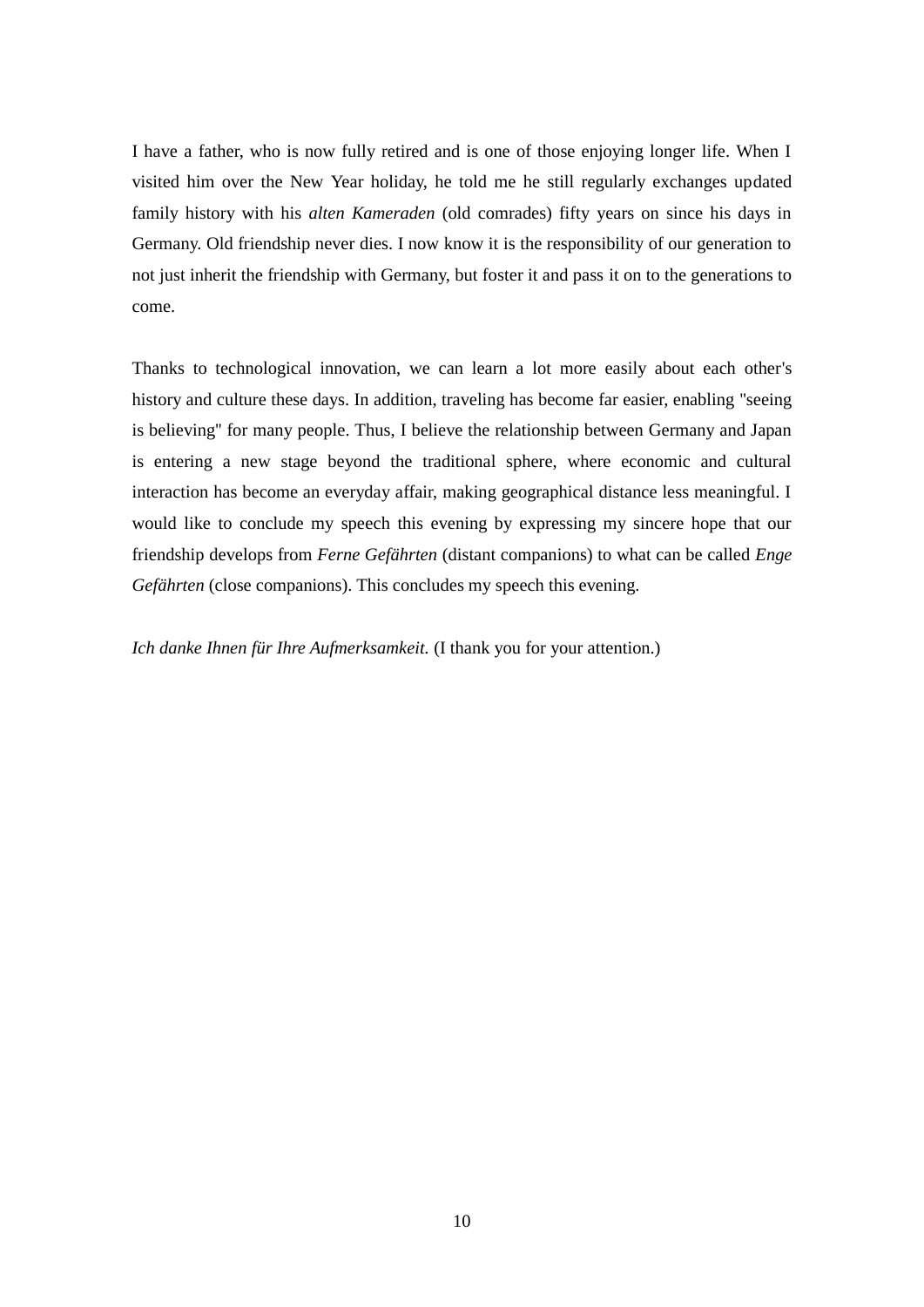

# **Germany and Japan**

### A central banker's perspective on their past and future relationship

*Speech at the Dinner meeting hosted by Deutsche Bundesbank Regional Office in Berlin and Brandenburg*

> January 9, 2018 Hiroshi Nakaso *Deputy Governor of the Bank of Japan*

> > Slide 1



# Scale of Asset Price Bubbles

Note: Ratios are derived from the cumulative sum of capital gains and losses from each year. Sources: Cabinet Office; FRB; BEA.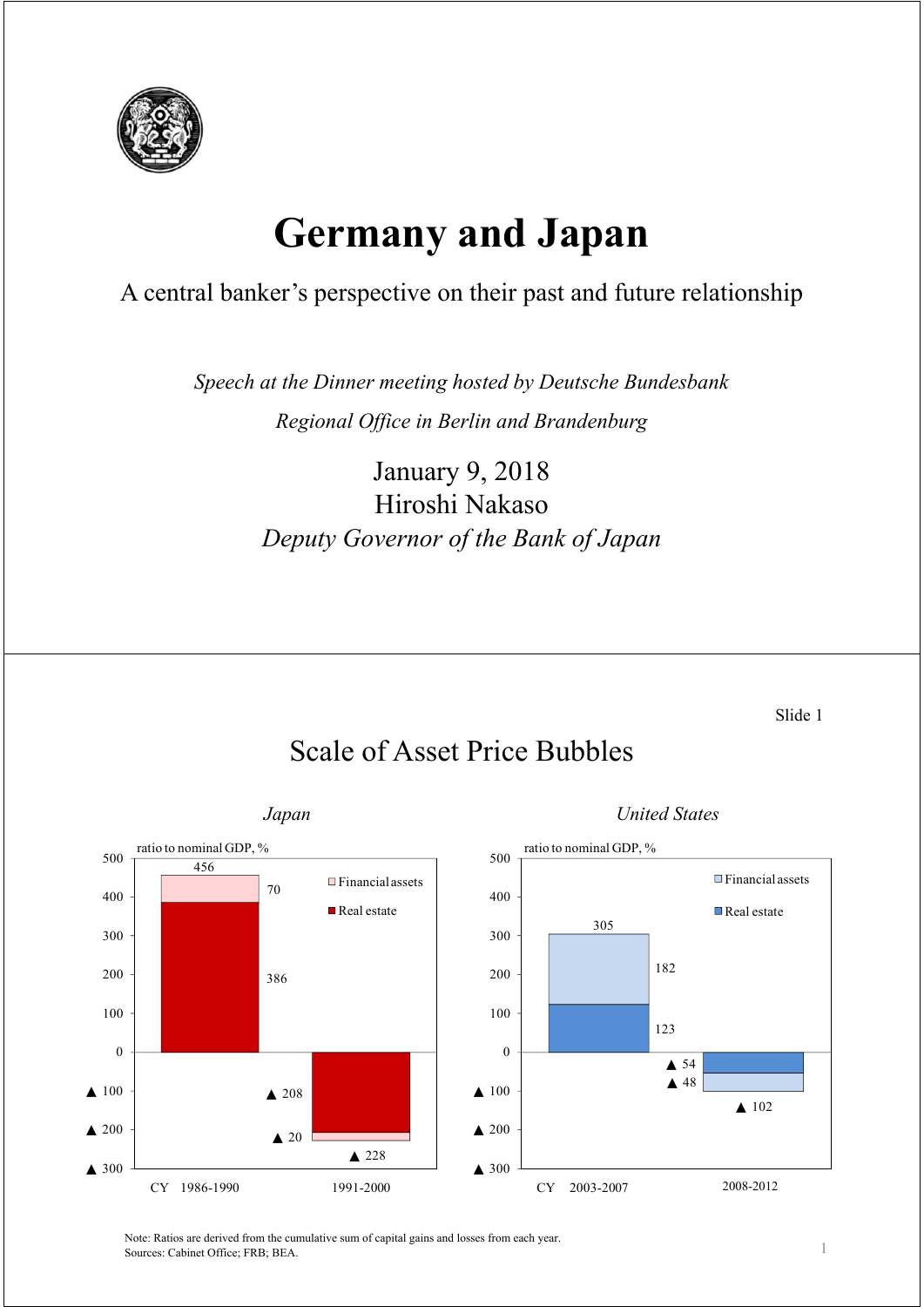

### Loss on Disposal of Non-performing Loans Among Japanese Financial Institutions

Slide 3

Real GDP



Note: The GDP series in the figures are seasonally-adjusted. Source: OECD.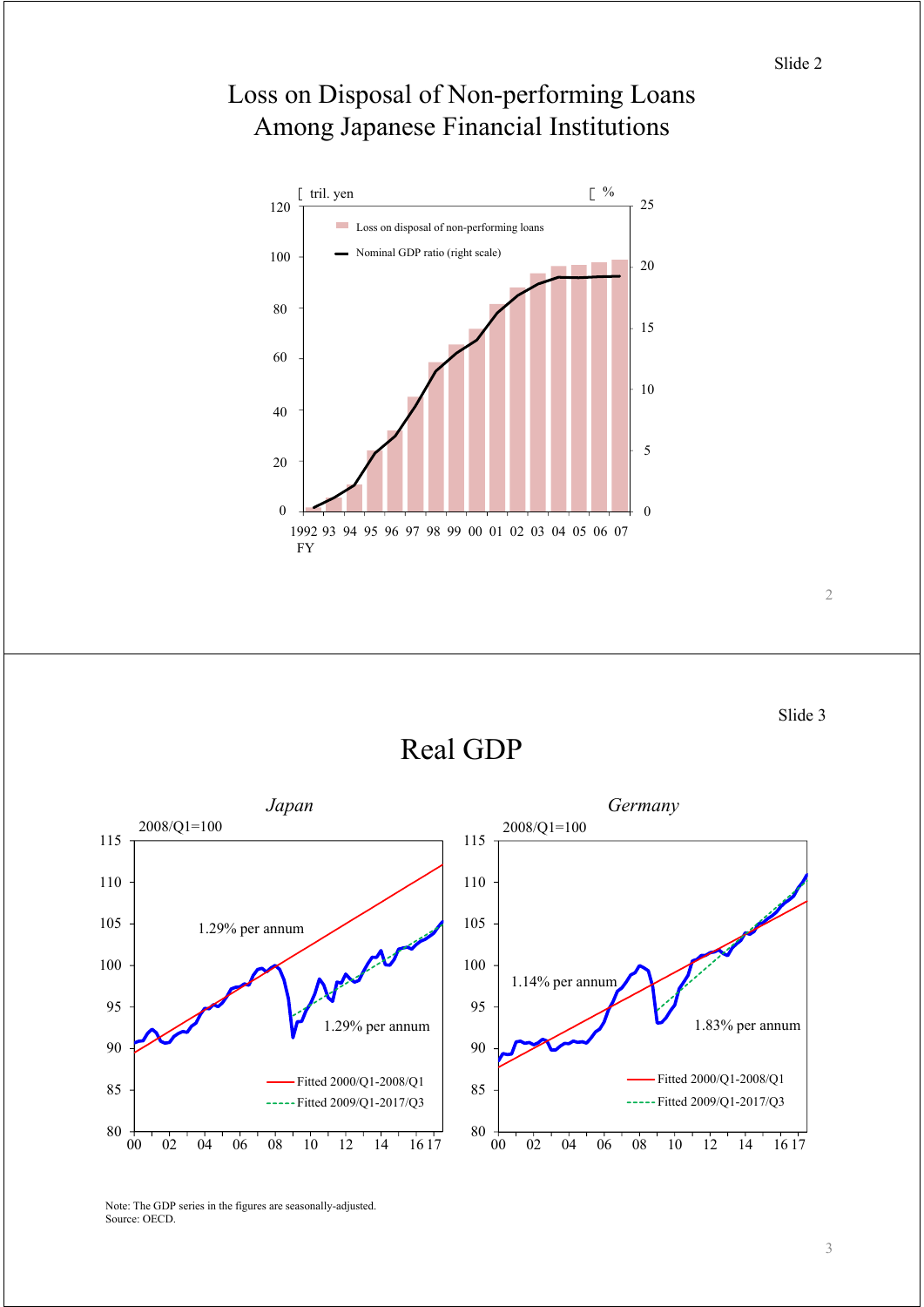# Potential Growth Rate



Note: Based on staff estimations. Figures for the first half of fiscal 2017 are those for 2017/Q2.

Source: Bank of Japan.

Slide 5

4

# Japan's Real GDP Growth



Note: Fiscal-year basis. The rates of change in the number of employed persons from 2017 onward are calculated using the population outlook (medium variant) and projected labor force participation rates (assuming the labor force participation rate for each age/sex group remains the same as in 2016).

Sources: Cabinet Office; Ministry of Internal Affairs and Communications; National Institute of Population and Social Security Research.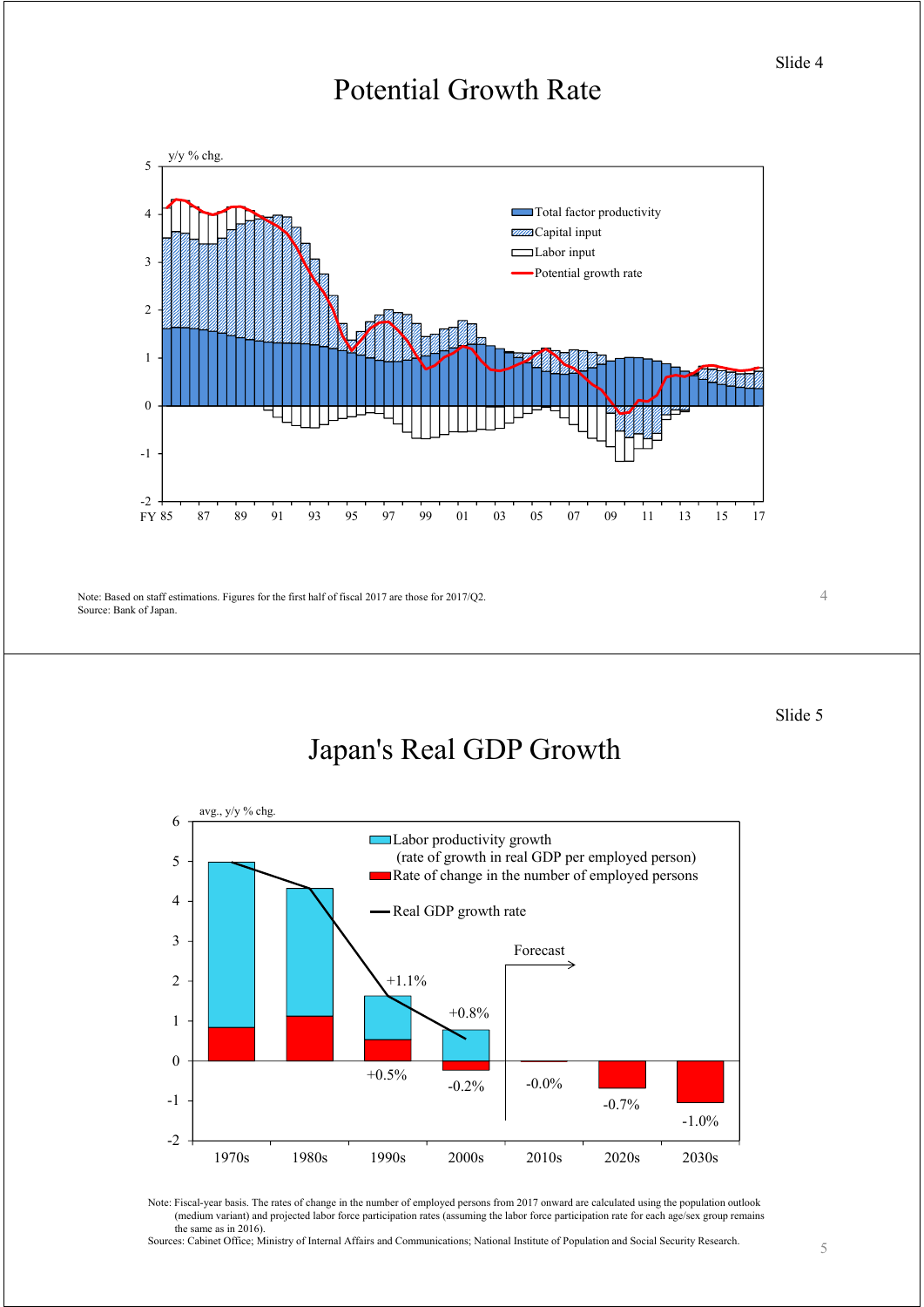### Slide 6

## Real GDP



Sources: HAVER; Cabinet Office; Ministry of Internal Affairs and Communications; Ministry of Health, Labour and Welfare.

6

Slide 7

# Labor Input

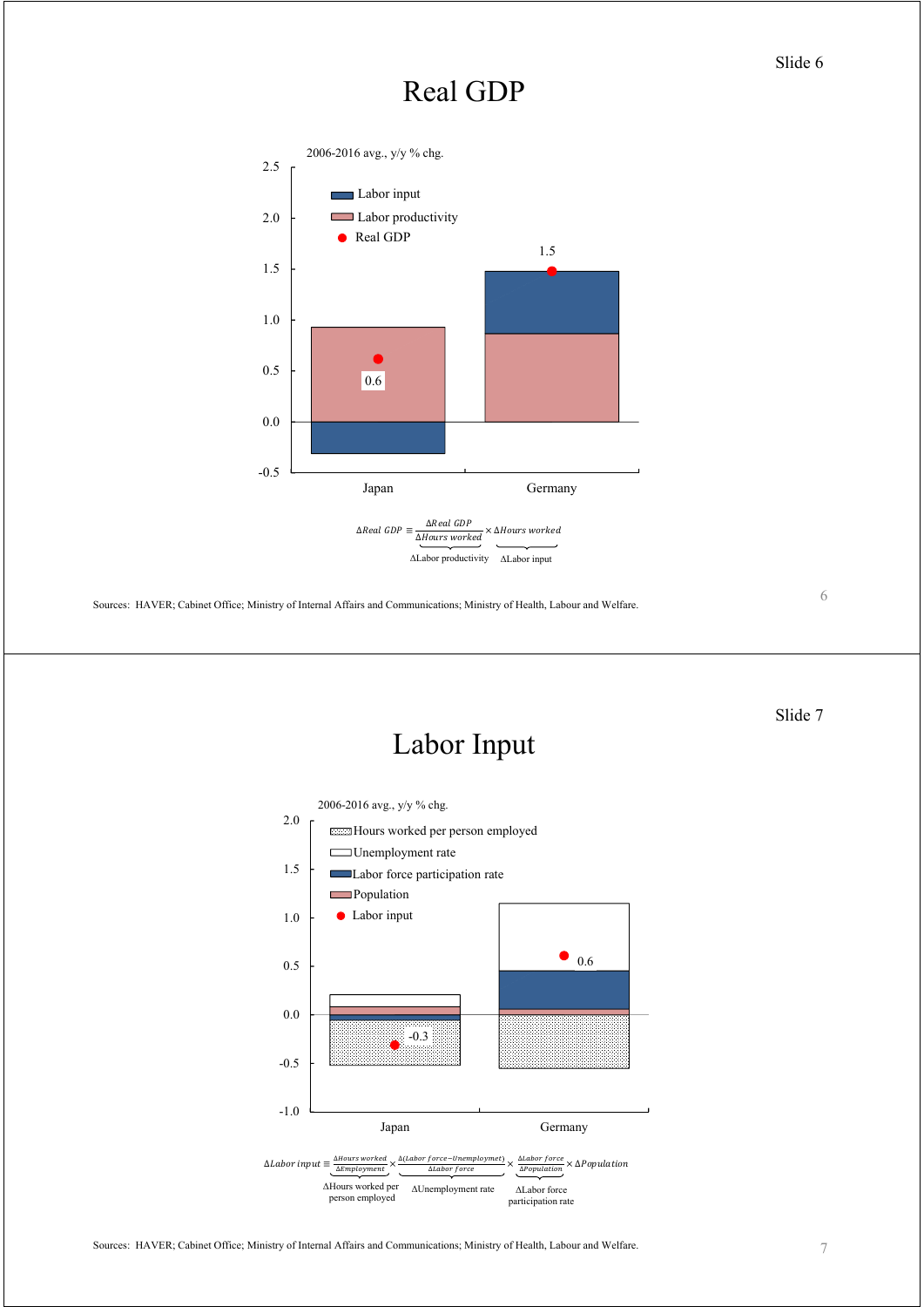# Total Population and Working Age Population



Sources: Eurostat; United Nations; Ministry of Health, Labour and Welfare.

8

Slide 9

### Foreign Workers

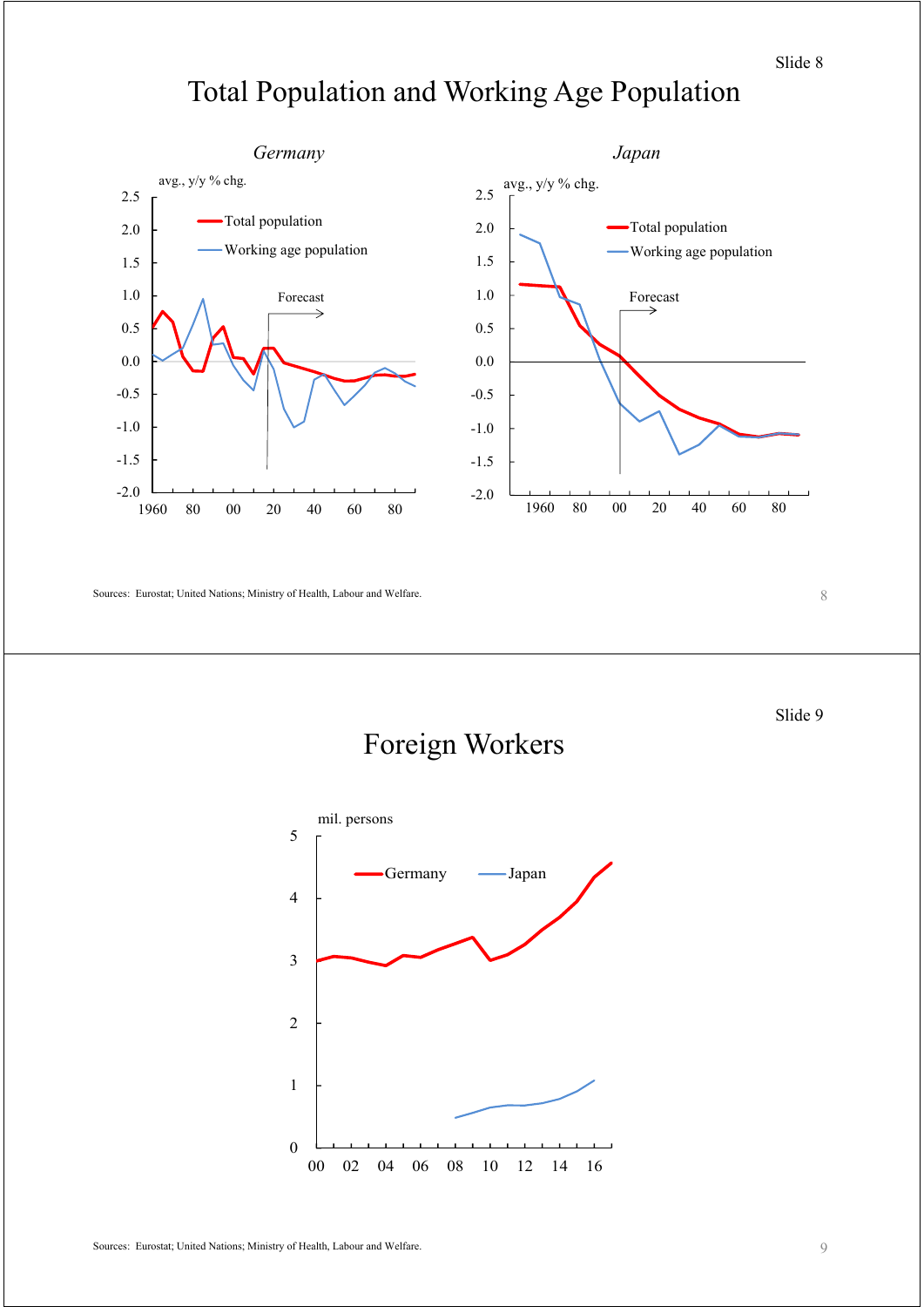

Labor Force Participation Rates

Slide 11

### International Comparisons of Labor Productivity





Notes: 1.The left panel shows the nominal GDP per hour worked as of 2015.

2.The right panel shows the average year-on-year rates of change in the real GDP per hour worked from 2000 to 2015. Source: UK Office for National Statistics.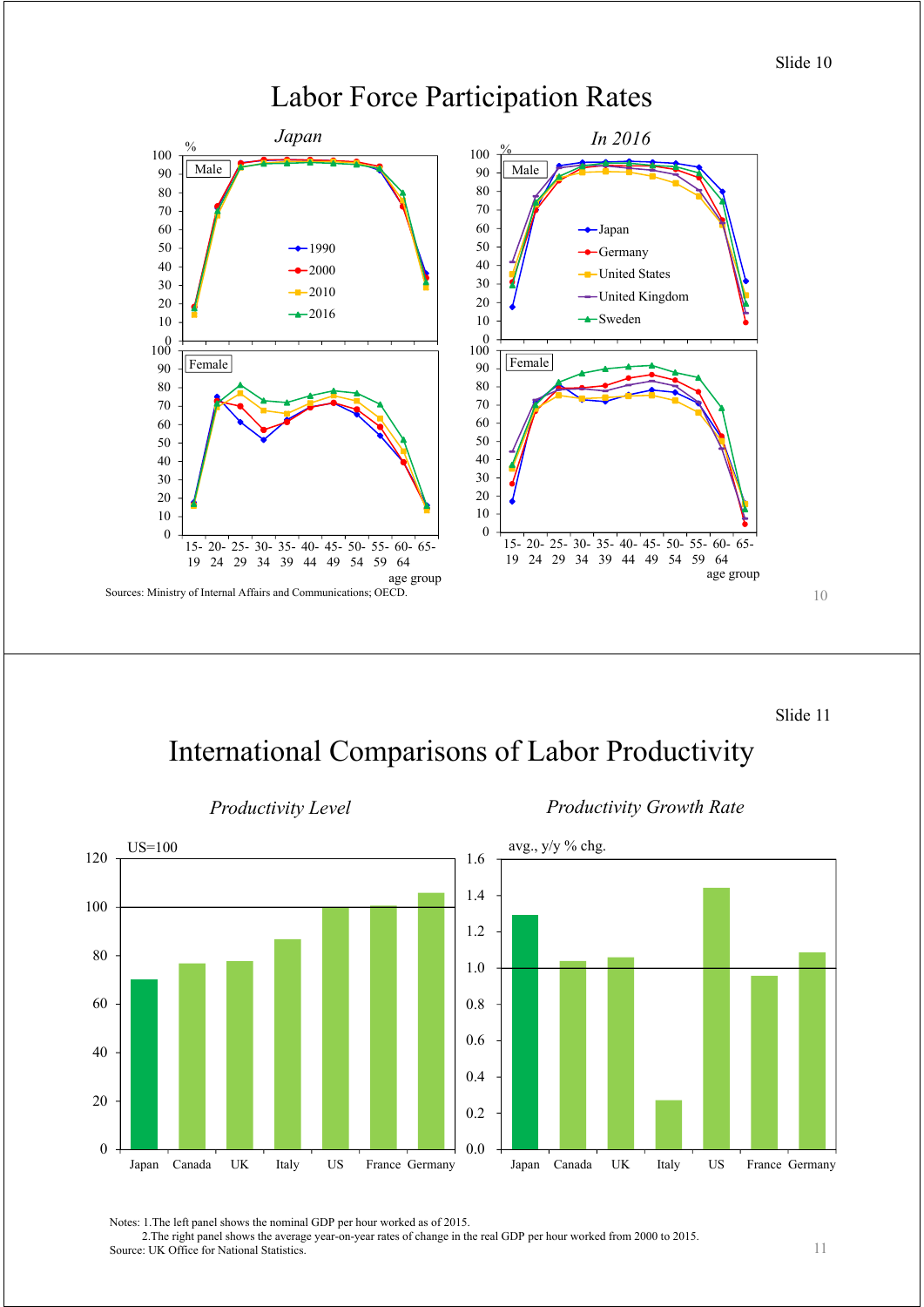Slide 12

# Policy Interest Rates in Major Economies



Note: For Japan, for the period when no target interest rate was adopted, figures for the policy rate are the interest rate applied on excess reserves. Sources: Bank of Japan; Federal Reserve; European Central Bank; Bank of England; Bloomberg; Haver.

12

# QQE with Yield Curve Control

Slide 13

BOJ facilitates the formation of a yield curve that is considered most appropriate for maintaining the momentum toward achieving the price stability target of 2 percent, taking account of developments in economic activity and prices as well as financial conditions.

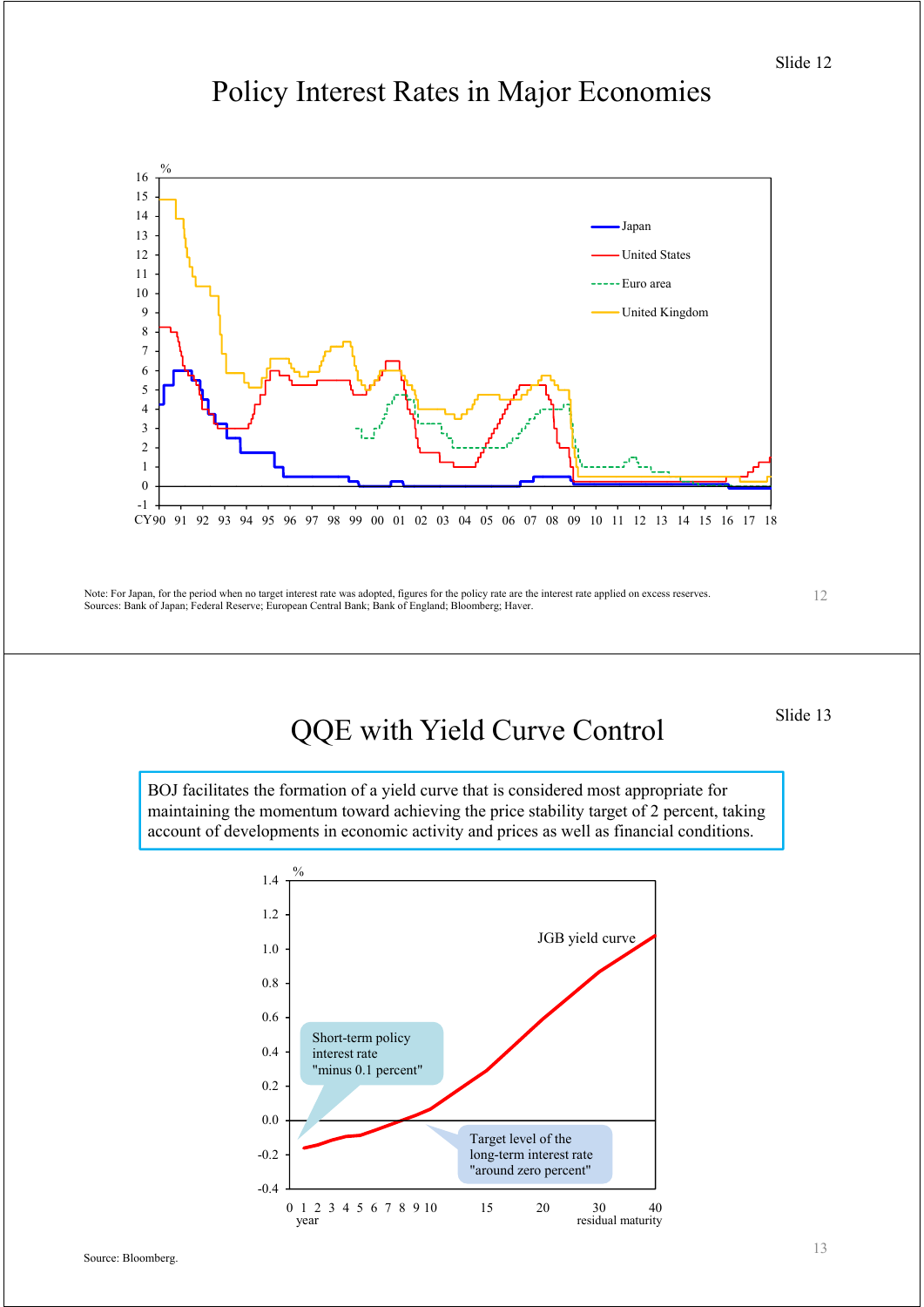



Slide 15

# Outlook for Economic Activity and Prices (October 2017)

|                                |          | $y/y$ % chg.                              |
|--------------------------------|----------|-------------------------------------------|
|                                | Real GDP | <b>CPI</b><br>(all items less fresh food) |
| Fiscal 2017                    | 1.9      | 0.8                                       |
| Forecasts made<br>in July 2017 | 1.8      | 1.1                                       |
| Fiscal 2018                    | 1.4      | 1.4                                       |
| Forecasts made<br>in July 2017 | 1.4      | 1.5                                       |
| Fiscal 2019                    | 0.7      | 1.8                                       |
| Forecasts made<br>in July 2017 | 0.7      | 1.8                                       |

Note: Figures indicate the median of the Policy Board members' forecasts (point estimates). Figures for the CPI (all items less fresh food) exclude the effects of the consumption tax hikes. Source: Bank of Japan.